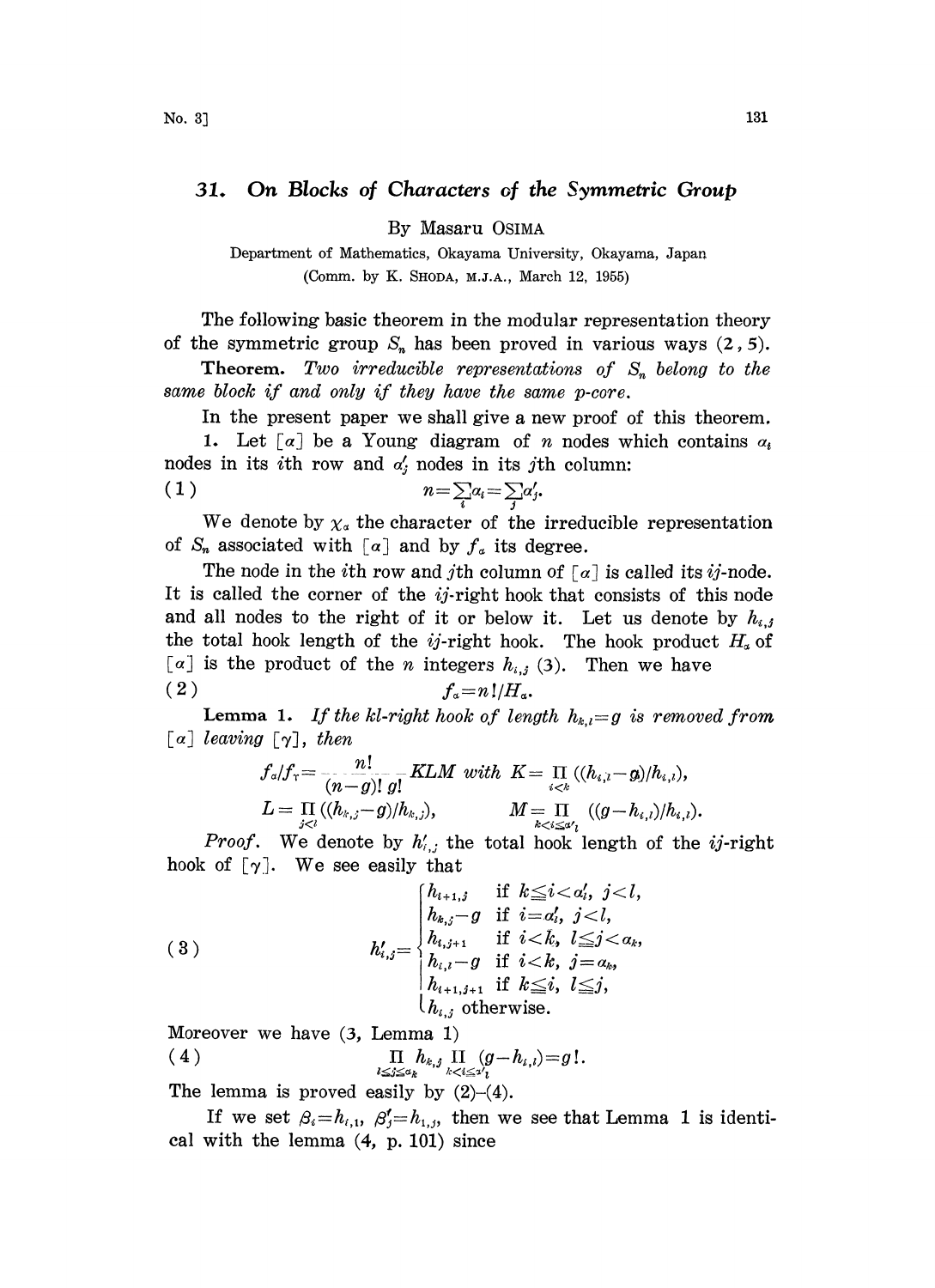$132$  M. Osima  $M$ . Osima  $[Vol. 31,$ 

$$
h_{i,i} - g = \beta_i - \beta_k \ \ (i < k), \ \ h_{k,j} - g = \beta'_j - \beta'_i \ \ (j < l), \ \ g - h_{i,i} = \beta_k - \beta_i \ \ (k < i \leq a'_i).
$$

 $g-h_{i,i} = \beta_i - \beta_i$   $(k < i \leq \alpha'_i)$ .<br>In what follows we set  $g=p$ , a prime number. Let  $\lceil \alpha \rceil$  be a diagram of *n* nodes with *p*-core  $[a_0]$  and  $[a]^*$  be its star diagram. Suppose that  $[a]$  is of weight b. We then have by (3)

(5)  $H_a=p^bH_a*H'_a,$ 

where  $H'_{\alpha}$  is the product of all  $h_{i,j}$  which are prime to p and  $H_{\alpha^*}$ denotes the hook product of  $\lceil \alpha \rceil^*$ .

**Lemma 2.** If the kl-right hook of length  $h_{k,l}=p$  is removed from  $[a]$  leaving  $[\gamma]$ , then  $H'_a$ 

$$
I'_a \equiv (-1)^{r+1} H'_r \qquad \pmod{p},
$$

where r denotes the leg length of the kl-right hook.

Proof. It follows from (4) that

$$
\underset{l< j\leq a_k}{\Pi}\underset{h, j}{h_{k,j}}\underset{k< i\leq a'_{l}}{\Pi}(p-h_{i,l})\!=\!(p-1)!\equiv -1\qquad \quad (\mathrm{mod}\ \ p),
$$

whence

 $\mathop{\Pi}\limits_{\scriptscriptstyle l< j\leq a_k}\!\!\!\!\!\!\!\!\!\!h_{\scriptscriptstyle k,j}\mathop{\Pi}\limits_{\scriptscriptstyle k< i\leq 2'_{l}}\!\!\!\!\!\!\!\!\!\!h_{\scriptscriptstyle i,i}\equiv (-1)^{r+1}\qquad\quad (\mathrm{mod}\ \ p).$ 

This, combined with (3), yields our assertion.

Using Lemma 2 we obtain by induction the

**Lemma 3.** If the p-core  $[a_0]$  is obtained from  $[a]$  by removing successively b p-hooks  $T_i$  of leg length  $r_i$ , then<br>
(6)  $H'_a = (-1)^{a+b}H_{a_0}$  (mod p),<br>
where  $\tau = \sum r$ where  $\sigma = \sum_i r_i$ .

If we denote by  $\chi_{\alpha^*}$  the character of the reducible representation  $[a]^*$  of  $S_b$  associated with the star diagram  $[a]^*$  and by  $f_{a^*}$ its degree, then we have by  $(3)$ 

(7)  $f_{a^*} = b!/H_{a^*}.$ 

We shall set  $\omega_a(G)=g(G)\chi_a(G)/f_a$ , where  $g(G)$  is the number of elements in the class of  $G$ . Let  $G$  be an element possessing  $b$  p-cycles and let  $G_0$  be the element of  $S_{n-b}$  obtained from G by removing those b p-cycles. Then we obtain by  $(9)$ 

$$
(8) \t\t\t\t\t\chi_a(G) = (-1)^{\sigma} f_a * \chi_{a_0}(G_0).
$$

Suppose that G has exactly b p-cycles. Using  $(2)$ ,  $(5)-(8)$  we have the relation  $(11)$  in  $(5)$ :

( 9 )  $\omega_a(G) \equiv (-1)^b \omega_{\alpha_0}(G_0)$  (mod p).

(Observe that  $\omega_a(G)$  and  $\omega_{\gamma_a}(G_0)$  are rational integers and  $H_{\alpha_0}$  is prime to p.) This congruence (9) holds however also for those elements  $G$ which possess more than  $b$  p-cycles; for the both sides vanish then. Thus we obtain as in  $(5)$ :

If two irreducible representations of  $S_n$  belong to the same block, then they have the same p-core.

Remark. Applying the Murnaghan-Nakayama recursion formula we have  $\sum_{\alpha} \chi_{\alpha}(V)\chi_{\alpha}(S)=0$  for any p-regular V and for any p-singular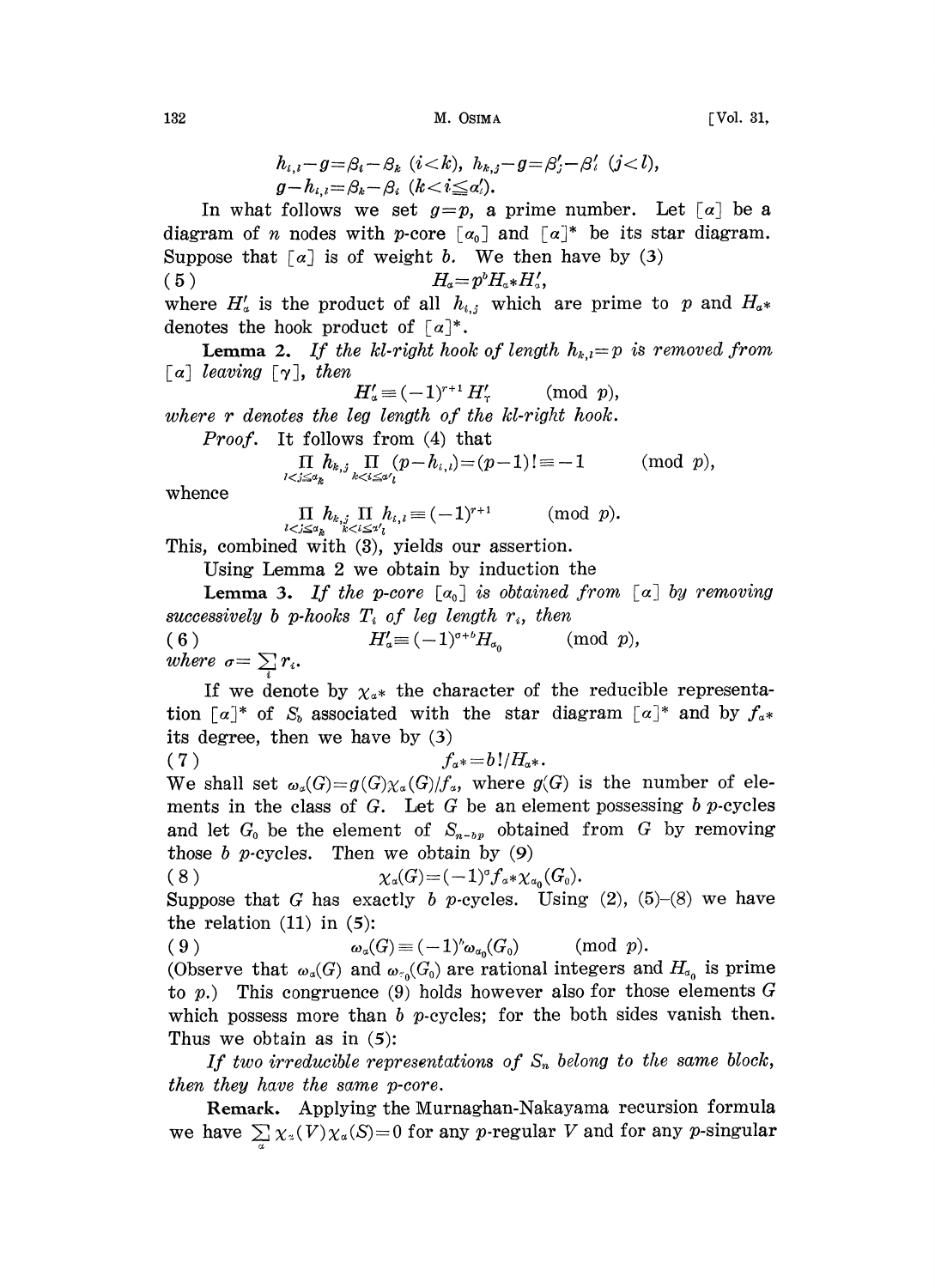S, where the sum extends over all  $\lceil a \rceil$  of  $S_n$  with the same p-core. Hence we can derive also the same result (8, Theorem 3).

We set  $n=n'+ap$ , where  $0\leq n'. Denote by  $t(l)$  the number$ of p-cores with  $n'+lp$  nodes. We have by the above discussion

$$
\text{(10)} \quad \sum_{l=0}^{\sigma} t(l) \leq s(n),
$$

where  $s(n)$  denotes the number of blocks of  $S_n$ . In section 2 we shall prove that the equality sign holds in (10),

2. We shall apply the general theory of blocks of characters (1,  $\S_{n-4}$  to  $S_n$ . Let  $\tilde{D}$  be any p-subgroup of  $S_n$  and let its order be  $p^{\lambda}, h>0$ . We consider a subgroup  $\mathcal{R}$  which satisfies the condition (11)  $\mathfrak{H}C(\mathfrak{H})\subseteq \mathfrak{N}\subseteq N(\mathfrak{H}).$ 

Denote the center of the modular group ring  $\Gamma^*(S_n)$  by  $\Lambda^*$ . As was shown in (1), there exists the ideal  $T^*$  such that

$$
(12) \t\t R^* \simeq A^* / T^*,
$$

(12)  $R^* \cong A^* / T^*$ ,<br>where  $R^*$  denotes the subring of the center  $A^*(\mathfrak{N})$  of the modular group ring  $\Gamma^*(\mathfrak{N})$ .

We consider a block B of weight b with the defect group  $\mathcal{D}$ . The defect d of B is zero if and only if  $b=0$ . Now we assume that  $b>0$ . Then  $\mathfrak D$  contains an element  $Q=P_1,P_2\ldots P_m$  of order p, where no two of  $P_i$  have common symbols and each  $P_i$  is a p-cycle. We have

(13) 
$$
N(Q) \leq S_{n-mp} \times S(m, p),
$$

where  $S(m, p)$  is the generalized symmetric group  $(6, 7)$  and consists of those permutations which transform the cycles  $P_i$  into each other. Let  $\mathfrak{P}_m$  be the p-Sylow-subgroup of  $S(m, p)$ . Since  $S(m, p)$  possesses only one block (for p), the defect group of every block of  $N(Q)$  contains  $\mathfrak{P}_m$  (2, §2, IX). In (11) we now take  $\mathfrak{H}$  as the group generated by Q and  $\Re=N(Q)$ . Let  $E^*$  be the primitive idempotent element of  $\Lambda^*$  that corresponds to B. Then  $E^*$  does not lie in  $T^*$  in (12) since  $Q \in \mathcal{D}(8)$ . Consequently we have  $\mathcal{D}_{m} \subseteq \mathcal{D}(1, \text{ Theorem 1}).$  Thus we have proved that the defect group of every block of a positive defect contains a p-cycle. Hence we may assume without restriction that every defect group  $\pm 1$  contains a fixed p-cycle P. Now we take  $\tilde{p}$  in (11) as the group generated by P and  $\Re N = N(P) = S_{n-p} \times \{P\}.$ By our assumption every primitive idempotent element of  $\Lambda^*$  that corresponds to a block of a positive defect does not lie in  $T^*$ . It follows from (12) that

$$
(14) \t s(n)-t(a) \leq s(n-p),
$$

since  $N(P)$  possesses  $s(n-p)$  blocks and  $R^*$  is the subring of the center  $\Lambda^*(N(P))$ . Now we shall prove our theorem by induction. Since  $t(0) = s(n')$ , we shall assume that  $\sum_{l=0}^{n} t(l) = s(n' + kp)$  for  $k < a$ .